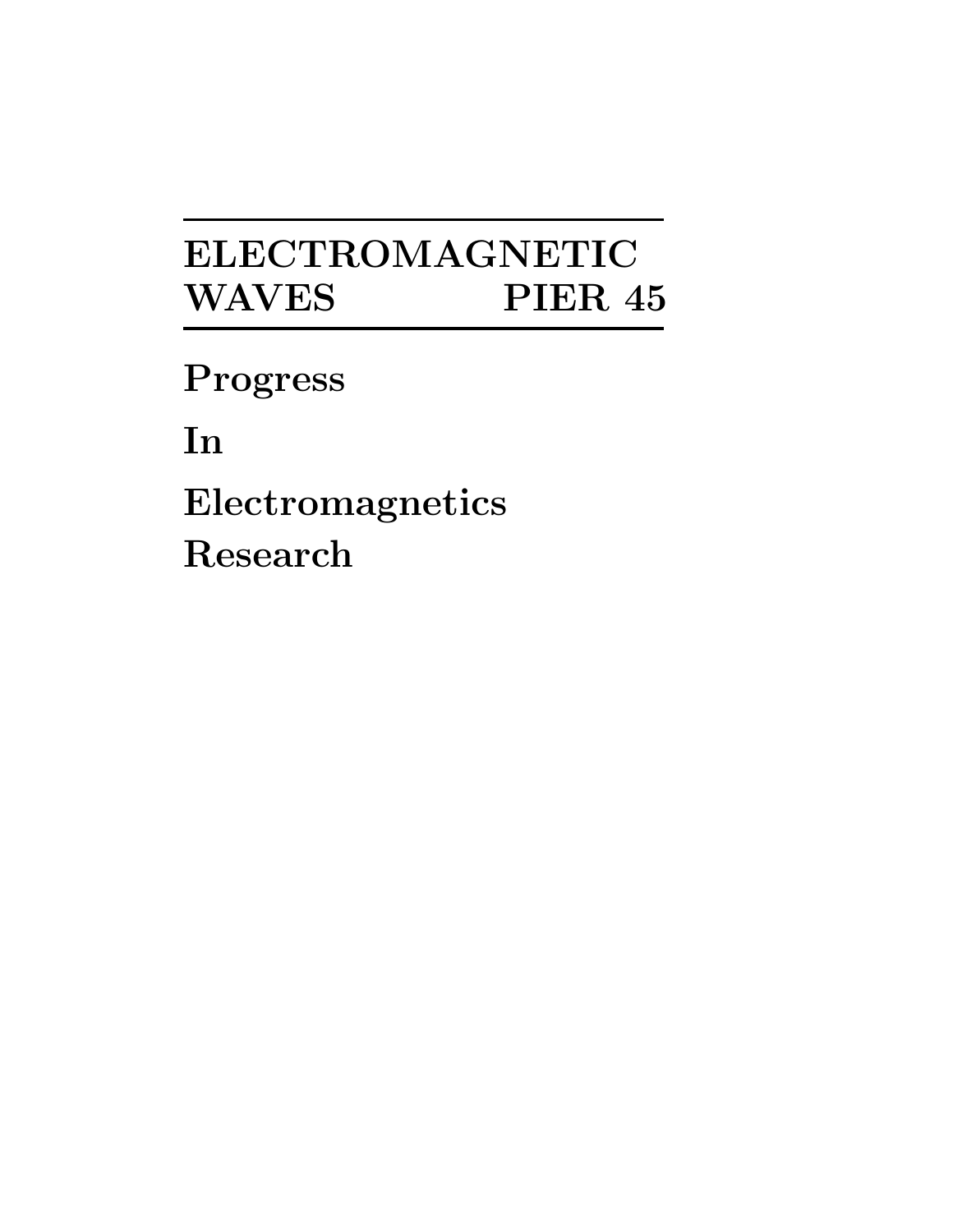c 2004 EMW Publishing. All rights reserved.

No part of this publication may be reproduced. Request for permission should be addressed to the Publisher.

All inquiries regarding copyrighted material from this publication, manuscript submission instructions, and subscription orders and price information should be directed to: EMW Publishing, P. O. Box 425517, Kendall Square, Cambridge, Massachusetts 02142, USA. FAX: 1-617- 354-9597.

This publication is printed on acid-free paper.

ISSN 1070-4698

ISBN 0967967465

Manufactured in the United States of America.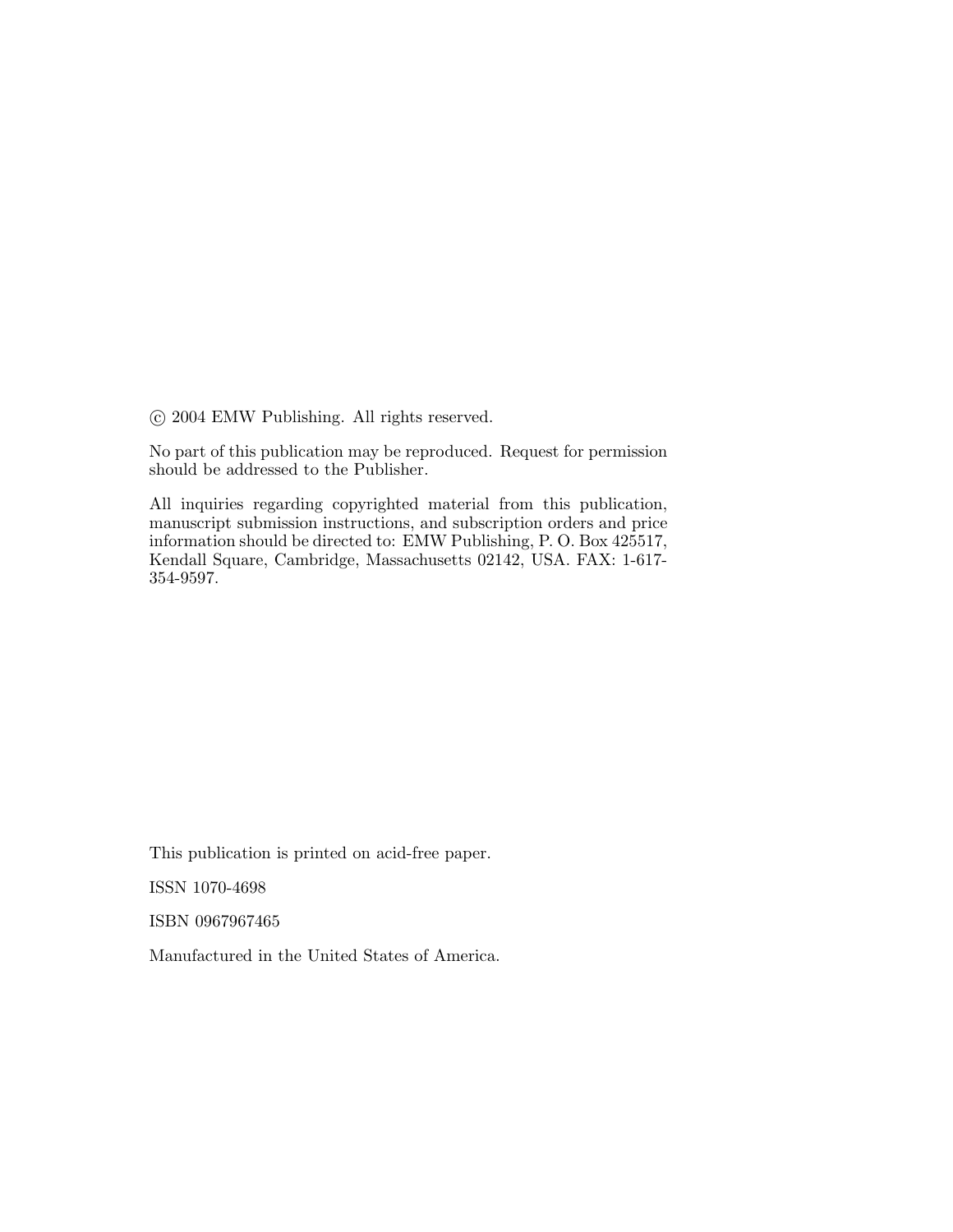## **ELECTROMAGNETIC WAVES PIER 45**

**Progress In Electromagnetics Research**

**Chief Editor: J. A. Kong** 

EMW Publishing Cambridge, Massachusetts, USA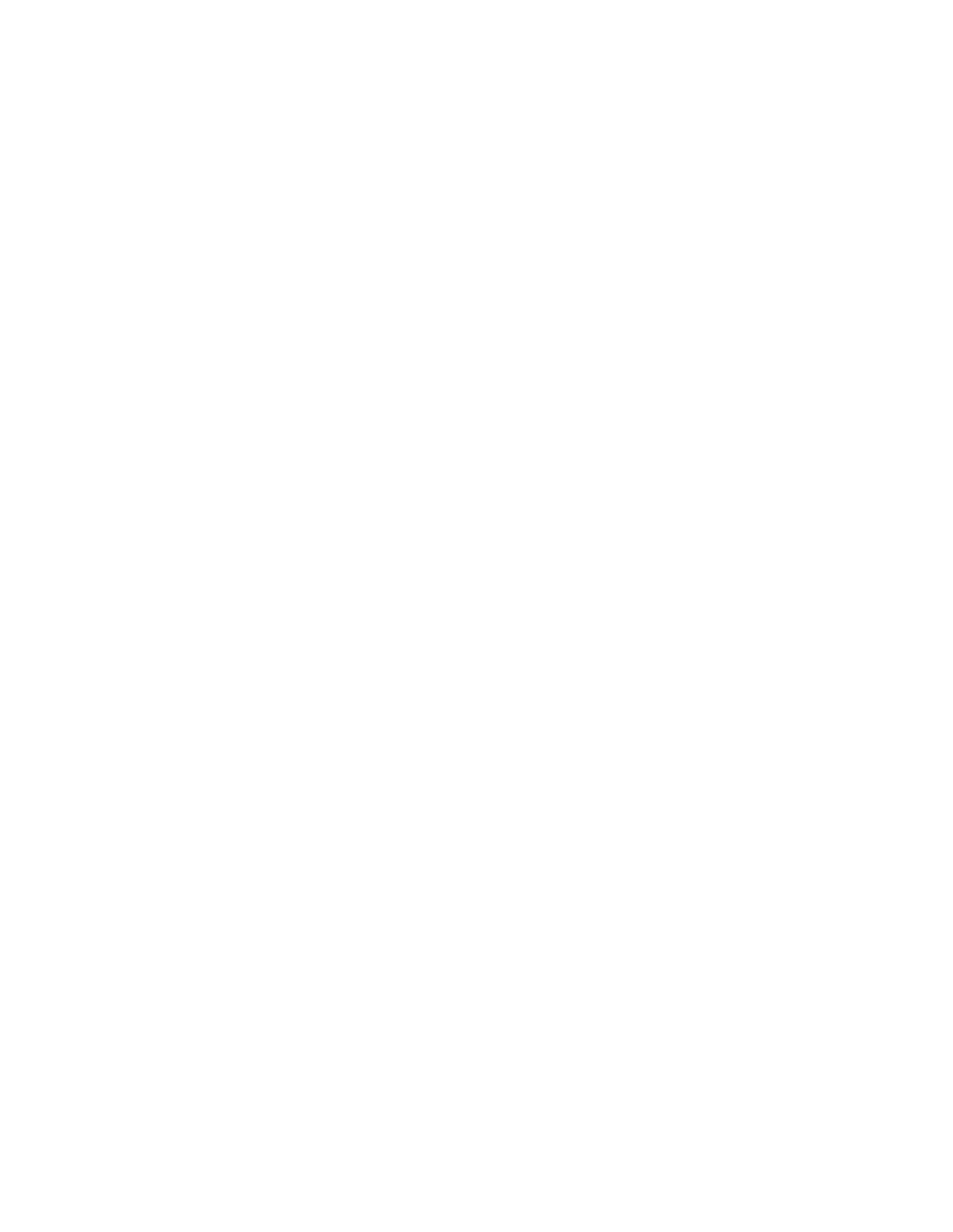## **CONTENTS**

## **Chapter 1. COIFMAN WAVELETS IN ELECTROMAGNETIC WAVE SCATTERING BY A GROOVE IN A CONDUCTING PLANE**

Yu. Tretiakov and G. Pan

## **Chapter 2. A MATCHED TRIAXIAL DEVICE FOR CABLE SHIELDING MEASUREMENTS**

S. Sali

|    | $Introduction \dots \dots \dots \dots \dots \dots \dots \dots \dots \dots \dots \dots \dots \dots \dots$ | 22 |
|----|----------------------------------------------------------------------------------------------------------|----|
|    |                                                                                                          | 24 |
|    | Reduction of Coupling Equations for $Z_T$ Measurements<br>2.1                                            | 27 |
|    | 2.2                                                                                                      | 28 |
| 3. | Design of Matched Triaxial Device                                                                        | 29 |
| 4  |                                                                                                          | 32 |
| 5. |                                                                                                          | 33 |
| 6  |                                                                                                          | 39 |
|    | Appendix A. Design Equations for IEC Triaxial Apparatus 40                                               |    |
|    | Appendix B. Numerical Procedure for Extracting Cali-                                                     |    |
|    | brated $Z_T$ Values from High Frequency Measurements 41                                                  |    |
|    | Appendix C. Theoretical Model for Transfer Impedance                                                     | 42 |
|    |                                                                                                          |    |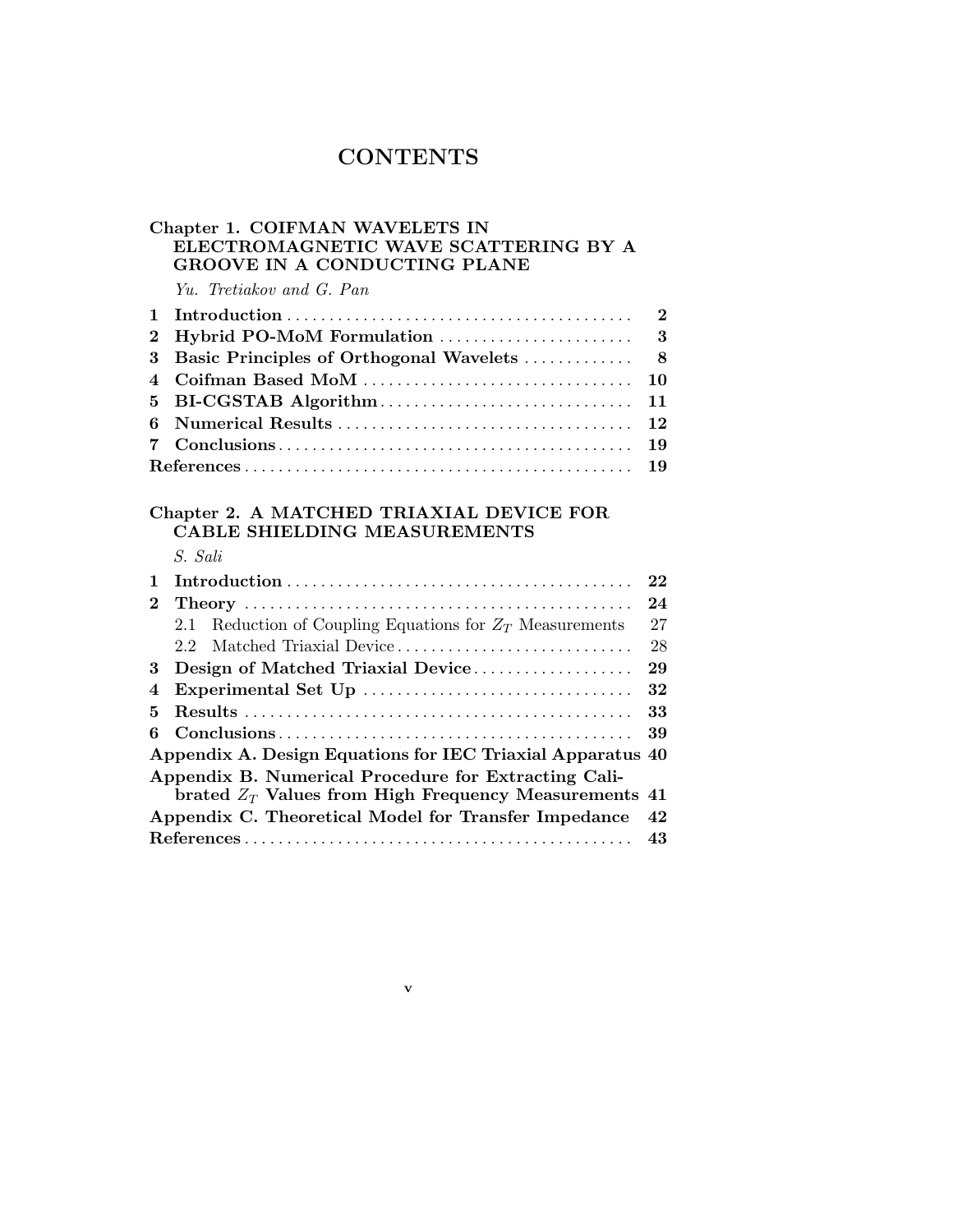#### **Chapter 3. AN APPROXIMATE SOLUTION FOR SKEW INCIDENCE DIFFRACTION BY AN INTERIOR RIGHT-ANGLED ANISOTROPIC IMPEDANCE WEDGE**

G. Manara, P. Nepa, G. Pelosi, and A. Vallecchi

| 2 Formulation of the Scattering Problem  48 |  |
|---------------------------------------------|--|
|                                             |  |
|                                             |  |
|                                             |  |
|                                             |  |
|                                             |  |
|                                             |  |
|                                             |  |
|                                             |  |
|                                             |  |
|                                             |  |

#### **Chapter 4. DIFFRACTION BY A TERMINATED SEMI-INFINITE PARALLEL PLATE WAVEGUIDE WITH TWO-LAYER MATERIAL LOADING AND IMPEDANCE BOUNDARIES**

M. Dumanlı

## **Chapter 5. ELECTROMAGNETIC FIELD IN THE PRESENCE OF A THREE-LAYERED SPHERICAL REGION**

K. Li, S.-O. Park, and H.-Q. Zhang

|--|--|--|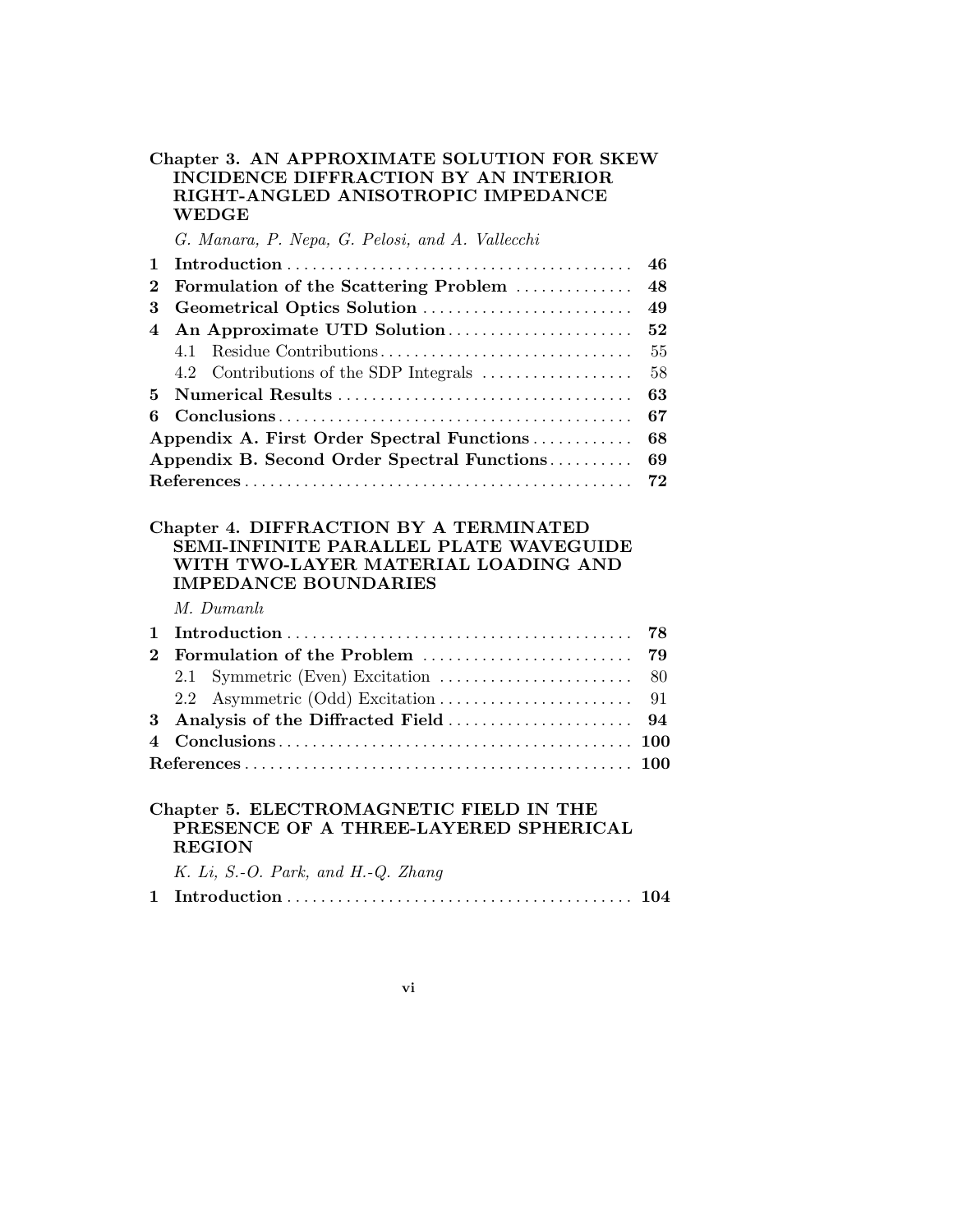| $\overline{2}$ | The Field in the Air Generated by a Vertical Electric<br>Dipole over the Surface of the Dielectric-Coated<br>Spherical Electrically Earth                          | 105 |
|----------------|--------------------------------------------------------------------------------------------------------------------------------------------------------------------|-----|
| 3              | The Field in the Air Generated by a Magnetic Dipole<br>over the Surface of the Dielectric-Coated Spherical                                                         | 111 |
| 4              | The Field in the Air Generated by a Horizontal<br>Electric Dipole over the Surface of the Dielectric-                                                              |     |
|                | Coated Spherical Electrically Earth                                                                                                                                | 116 |
| 5              |                                                                                                                                                                    | 119 |
|                |                                                                                                                                                                    | 120 |
|                |                                                                                                                                                                    | 120 |
|                | Chapter 6. PERFORMANCE TRENDS OF ON-CHIP<br>SPIRAL INDUCTORS FOR RFICS                                                                                             |     |
|                | S. J. Pan, L. W. Li, and W. Y. Yin                                                                                                                                 |     |
| 1              |                                                                                                                                                                    | 124 |
| $\bf{2}$       | Characterization of Spiral Inductors                                                                                                                               | 124 |
|                | 2.1                                                                                                                                                                | 126 |
|                | Inductance $(L)$ Extraction $\ldots \ldots \ldots \ldots \ldots \ldots \ldots$<br>2.2                                                                              | 126 |
|                | 2.3                                                                                                                                                                | 127 |
| 3              | Experimental Results and Discussions                                                                                                                               | 128 |
|                | Fixed Inner-Dimension of the Spiral Inductors<br>3.1                                                                                                               | 128 |
|                | 3.2<br>Fixed Outer-Dimension of the Spiral Inductors                                                                                                               | 135 |
|                | Variation in both Inner- and Outer-Dimensions of the<br>3.3                                                                                                        |     |
|                |                                                                                                                                                                    | 145 |
| 4              |                                                                                                                                                                    |     |
|                |                                                                                                                                                                    |     |
|                | Chapter 7. NON-RELATIVISTIC BOUNDARY<br>CONDITIONS AND SCATTERING IN THE<br>PRESENCE OF ARBITRARILY MOVING MEDIA<br>AND OBJECTS: CYLINDRICAL PROBLEMS<br>D. Censor |     |

| 1 Introduction and Programmatic Outline  154     |  |
|--------------------------------------------------|--|
|                                                  |  |
| 3 The Lorentz Force and Boundary Conditions  160 |  |
| 4 Scattering by a Lineally Moving Cylinder 162   |  |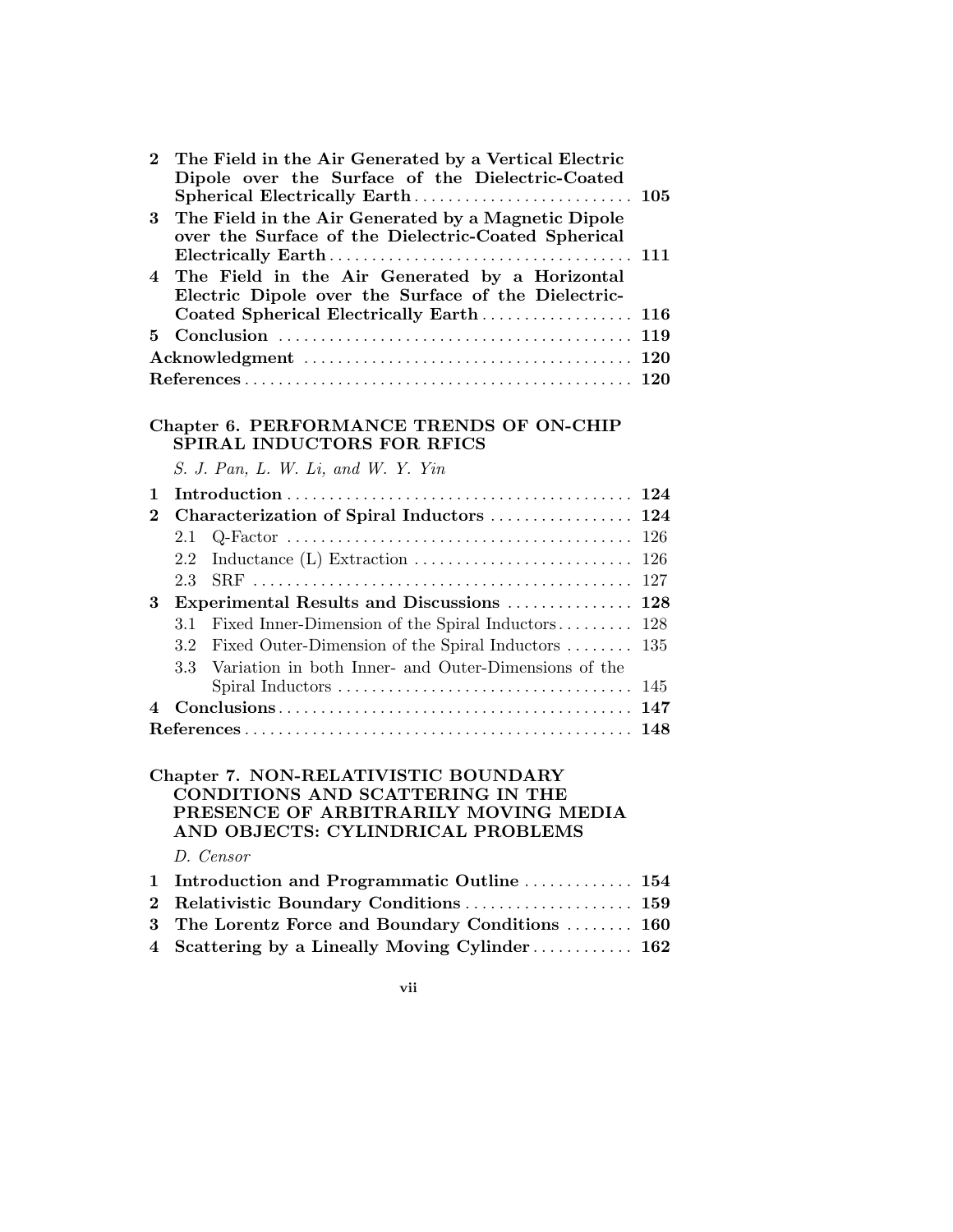| 5 | Evaluation of the Scattered Wave Integral  170                                                                                                                           |            |
|---|--------------------------------------------------------------------------------------------------------------------------------------------------------------------------|------------|
| 6 | Scattering by a Medium in Motion  173                                                                                                                                    |            |
| 7 | Summary and Concluding Remarks 178                                                                                                                                       |            |
|   |                                                                                                                                                                          |            |
|   |                                                                                                                                                                          |            |
|   | Chapter 8. MIXED POTENTIAL SPATIAL DOMAIN<br>GREEN'S FUNCTIONS IN FAST COMPUTATIONAL<br>FORM FOR CYLINDRICALLY STRATIFIED MEDIA                                          |            |
|   | J. Sun, C.-F. Wang, L.-W. Li, and M.-S. Leong                                                                                                                            |            |
| 1 |                                                                                                                                                                          | 182        |
| 2 |                                                                                                                                                                          | 184        |
|   | 2.1                                                                                                                                                                      | 185        |
|   | 2.2                                                                                                                                                                      | 185        |
|   | 2.3                                                                                                                                                                      | 186        |
| 3 | Numerical Results and Discussion                                                                                                                                         | 192        |
| 4 |                                                                                                                                                                          | <b>196</b> |
|   |                                                                                                                                                                          |            |
|   |                                                                                                                                                                          |            |
|   | Chapter 9. WAVE PROPAGATION AND REFLECTION                                                                                                                               |            |
|   | IN THE IONOSPHERE. AN ALTERNATIVE                                                                                                                                        |            |
|   | APPROACH FOR RAY PATH CALCULATIONS                                                                                                                                       |            |
|   | S. A. Isaakidis and T. D. Xenos                                                                                                                                          |            |
| 1 |                                                                                                                                                                          |            |
| 2 |                                                                                                                                                                          |            |
|   |                                                                                                                                                                          |            |
| 3 |                                                                                                                                                                          |            |
| 4 |                                                                                                                                                                          |            |
| 5 |                                                                                                                                                                          |            |
| 6 |                                                                                                                                                                          |            |
|   |                                                                                                                                                                          |            |
|   |                                                                                                                                                                          |            |
|   | Chapter 10. PENETRATION BY A LASER-LIGHT<br>INDUCED FIELD AND COUPLING TO A<br>MONOPOLE ATTACHED ON AXIS TO A BODY OF<br><b>REVOLUTION</b><br>C. Ozzaim and C. M. Butler |            |
| 1 |                                                                                                                                                                          |            |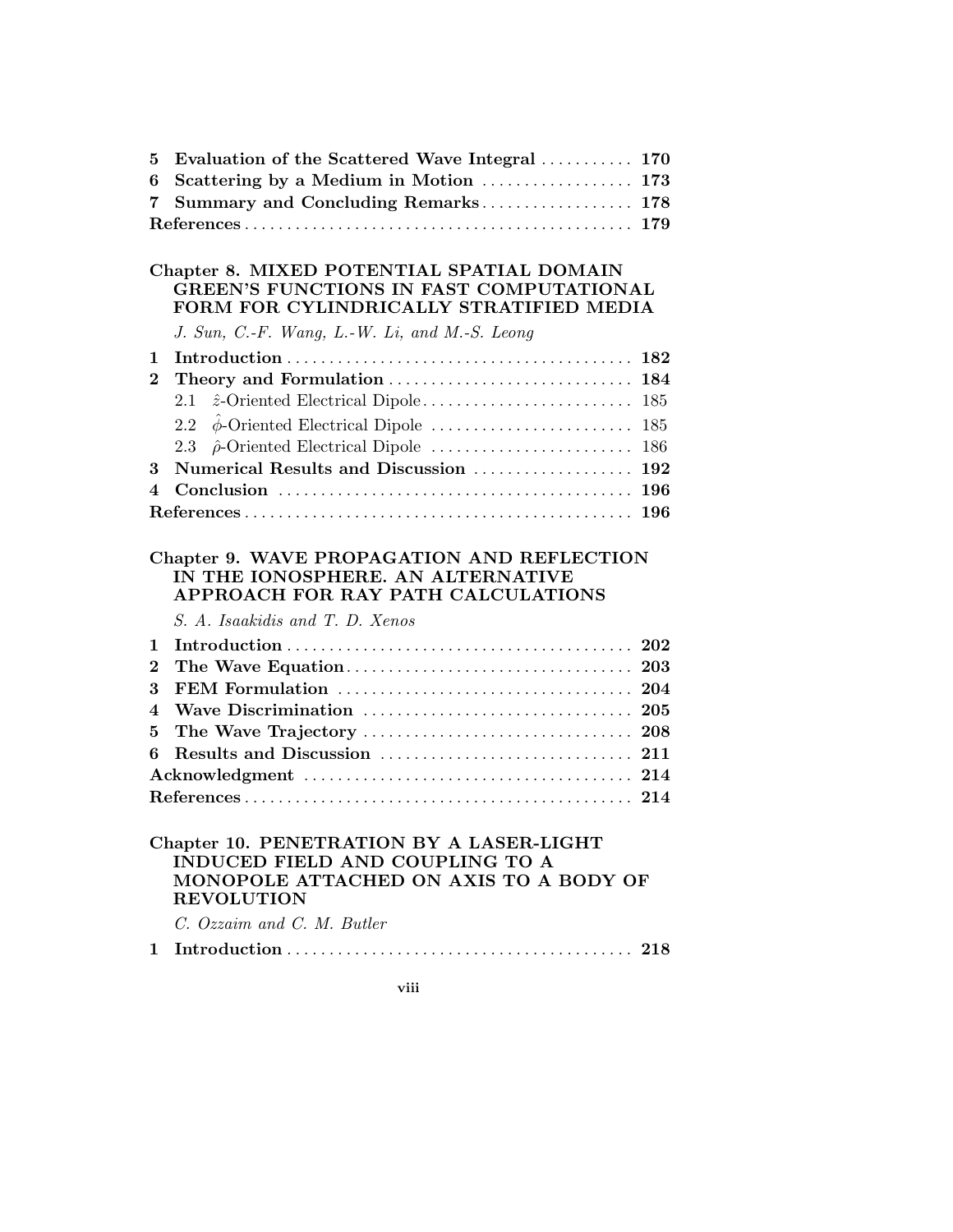| 3 Integral Equation and Numerical Scheme 225  |  |
|-----------------------------------------------|--|
| 4 Experimental Apparatus and Measurement  231 |  |
|                                               |  |
|                                               |  |
|                                               |  |

## **Chapter 11. MODAL METHOD ANALYSIS OF MULTILAYERED COATED CIRCULAR WAVEGUIDE USING A MODIFIED CHARACTERISTIC EQUATION**

F.-G. Hu, C.-F. Wang, Y. Xu, and Y.-B. Gan

| 2 Characteristic Equation and its Modification  245     |  |
|---------------------------------------------------------|--|
| 3 Scattering Analysis of Circular Coated Waveguide  250 |  |
|                                                         |  |
|                                                         |  |
|                                                         |  |

#### **Chapter 12. DESIGN INVESTIGATION ON MILLIMETER-WAVE FERRITE PHASE SHIFTER IN SUBSTRATE INTEGRATED WAVEGUIDE**

W.-Q. Che, E. K. N. Yung, K. Wu, and X.-D. Nie

| 2 Parameters of the Ferrite Phase Shifter 265         |  |
|-------------------------------------------------------|--|
|                                                       |  |
| 4 Transition from SIW to Coplanar Waveguide (CPW) 268 |  |
|                                                       |  |
|                                                       |  |
|                                                       |  |
|                                                       |  |

## **Chapter 13. THE VARIATIONAL CLOSED-FORM FORMULAE FOR THE CAPACITANCE OF ONE TYPE OF CONFORMAL COAXIAL LINES**

C. Liang, X. Shi, and J. Yang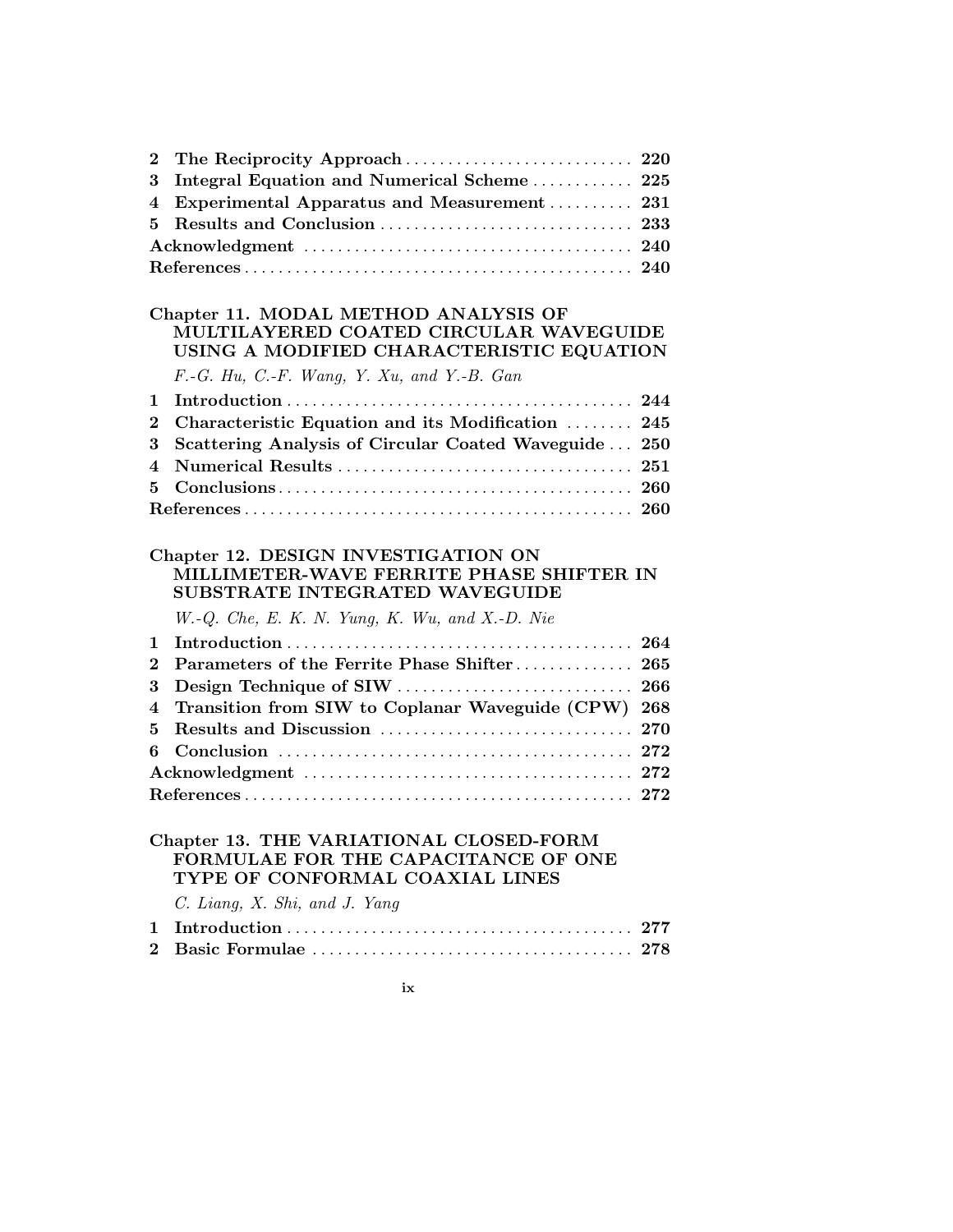|  | 3 Variational Extreme of the Functional $\lambda[f(u)]$ 280 |  |  |  |  |  |  |  |
|--|-------------------------------------------------------------|--|--|--|--|--|--|--|
|  |                                                             |  |  |  |  |  |  |  |
|  |                                                             |  |  |  |  |  |  |  |
|  |                                                             |  |  |  |  |  |  |  |
|  |                                                             |  |  |  |  |  |  |  |
|  | Chapter 14. SOLUTION OF TIME DOMAIN PMCHW                   |  |  |  |  |  |  |  |
|  | <b>EORMIILATION FOR TRANSIENT</b>                           |  |  |  |  |  |  |  |

## **FORMULATION FOR TRANSIENT ELECTROMAGNETIC SCATTERING FROM ARBITRARILY SHAPED 3-D DIELECTRIC OBJECTS**

B. H. Jung, T. K. Sarkar, and Y.-S. Chung

## **Chapter 15. NEAR FIELD AND SURFACE FIELD ANALYSIS OF THIN WIRE ANTENNA IN THE PRESENCE OF CONDUCTING CUBE**

|             |     | X. J. Zhang, A. Q. Liu, Y. H. Lee, A. Alphones, and C. H. Liang |  |
|-------------|-----|-----------------------------------------------------------------|--|
| $\mathbf 1$ |     |                                                                 |  |
|             |     | 2 Formulation Using EFIE and MoM  315                           |  |
|             |     |                                                                 |  |
|             |     | 2.2 Electric Field Integral Equation (EFIE)  315                |  |
|             |     |                                                                 |  |
|             |     |                                                                 |  |
| 3           |     | The Near Fields of Wire Current Unit 320                        |  |
|             | 3.1 | Series Electric Dipoles Modeling (SEDM) of Wire                 |  |
|             |     |                                                                 |  |
|             | 3.3 | Comparisons between the SEDM Method and the NEC2                |  |
|             |     |                                                                 |  |